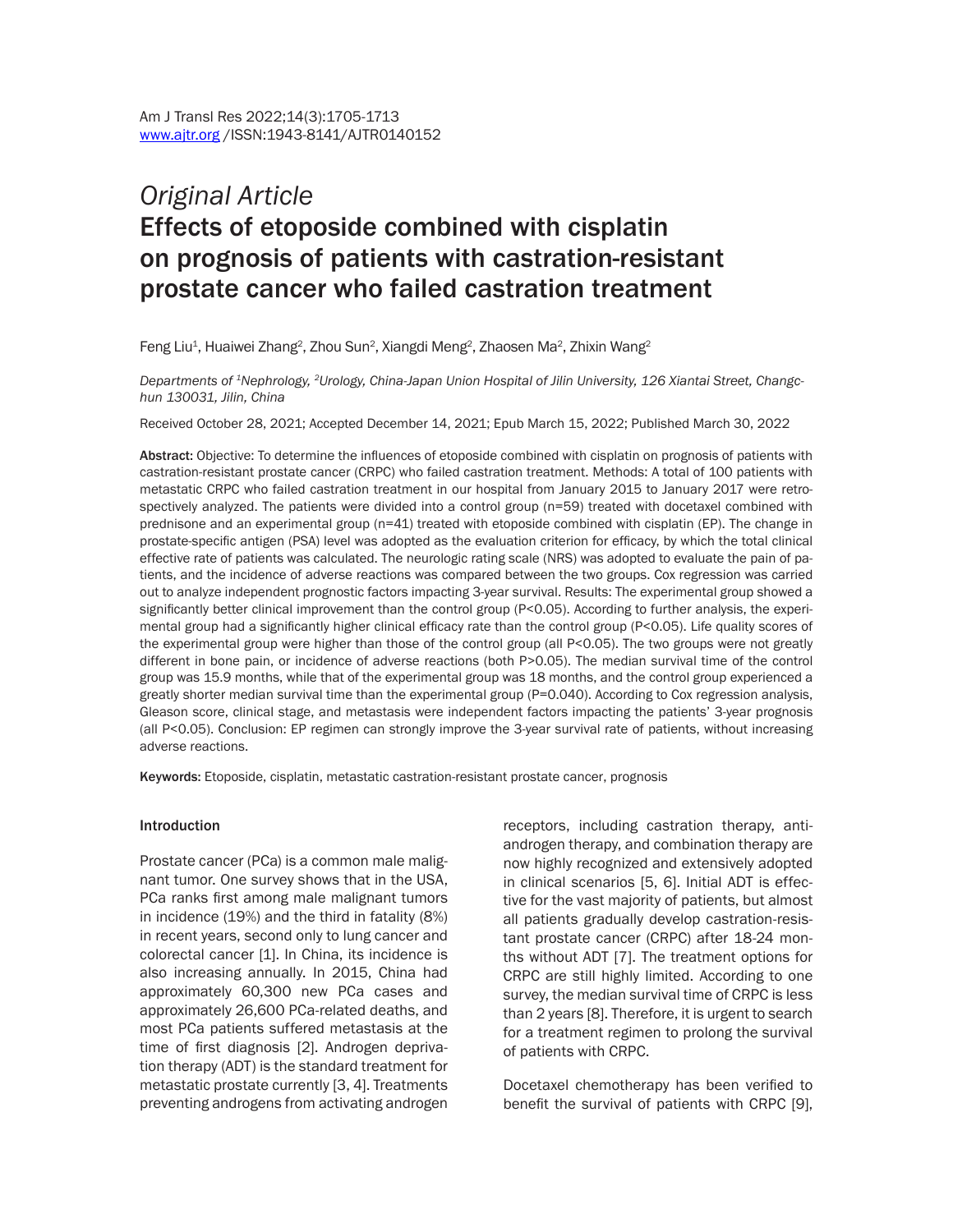so it has become the primary treatment for it. Over the past few years, several other drugs have also been confirmed to benefit the survival of patients with CRPC, such as enzalutamide, cabazitaxel, radium-223, sipuleucel-T, and abiraterone [10]. However, as of now, only docetaxel and abiraterone are listed in China. Recent research has revealed that carboplatin combined with etoposide does not increase the toxicity in patients with metastatic CRPC while effectively improving their life quality [11]. Etoposide combined with cisplatin (EP) is a chemotherapy regimen for clinical treatment of small cell lung cancer, and can greatly prolong the survival of patients and improve their life quality [12, 13]. No relevant research has reported the difference between EP regimen and docetaxel combined with prednisone in treating CRPC.

Accordingly, this study retrospectively analyzed patients with CRPC who were treated with EP in our hospital to observe the influences of EP regimen on the prognosis and adverse reactions, with the goal of providing a reference regimen for clinical treatment.

# Methods and materials

# *Clinical data*

A total of 100 patients with CRPC whose castration treatment was failed in our hospital from January 2015 to January 2017 were retrospectively analyzed. The patients were divided into a control group (n=59) treated with docetaxel combined with prednisone and the experimental group (n=41) treated with EP based on treatment options. This study was approved by the Medical Ethics Committee of our hospital. The inclusion criteria were: Patients diagnosed with PCa by prostate biopsy or surgical specimens based on pathological examination, patients who met the diagnostic criteria of CRPC [14], patients who showed no remarkable efficacy or developed to disease progression after ADT, and those whose estimated survival was over 3 months. The exclusion criteria were: Patients who received EP treatment regimen before enrollment, patients with other comorbid malignancies, patients with a history of viral hepatitis or chronic liver disease, patients with blood system diseases before chemotherapy, and those with abnormal

indicators that cannot be corrected. The ethics approval number was JL1904LL (approve) 048.

# *Primary materials and instruments*

Dexamethasone (Guangdong South Land Pharmaceutical Co., Ltd., State Food and Drug, China, Administration (SFDA) approval no.: H44024618), docetaxel (Heng Rui Pharmaceutical Co., Ltd., Jiangsu, China, SFDA approval no.: H20030561), prednisone (Harbin Pharmaceutical Group Holding Co, China, SFDA approval no.: H23022389), etoposide (China, Sichuan Baojiantang Pharmaceutical Co., Ltd., National Medicine Standard H20- 045483), and cisplatin (China, Guangdong Lingnan Pharmaceutical Co., Ltd., National Medicine Standard H20183341).

# *Therapeutic regimen*

The two groups were given docetaxel combined with prednisone and EP regime, respectively. The control group was treated by docetaxel combined with prednisone. Specifically, the patient was ordered to orally take dexamethasone (0.75 mg/d) 1 day before chemotherapy for antiallergic treatment. Docetaxel was administered by intravenous drip at 75 mg/m<sup>2</sup> within 1 h, and one course spanned 3 weeks. In addition to these treatments, the patient was also required to orally take prednisone (5 mg/ time, twice/d), and stop taking it one month after chemotherapy. The experimental group was treated with the EP regimen. Specifically, both etoposide and cisplatin were given by intravenous drip, among which etoposide (50- 100 mg/m2) was injected within 1-5 days of chemotherapy and injected completely within 2 hours, and cisplatin  $(10-15$  d mg/m<sup>2</sup>) was injected within the first 1-5 days of chemotherapy, and injected completely within 2-3 hours. Each course spanned 3 weeks. Both groups were treated continuously for at least 3 courses.

# *Outcome measures*

*Primary outcome measures:* Changes in prostate-specific antigen (PSA) were adopted as the evaluation criteria for efficacy (Table 1) [15], from which the total clinical effective rate of patients was calculated. The total effective rate = (patients with complete remission combined with those with partial remission)/total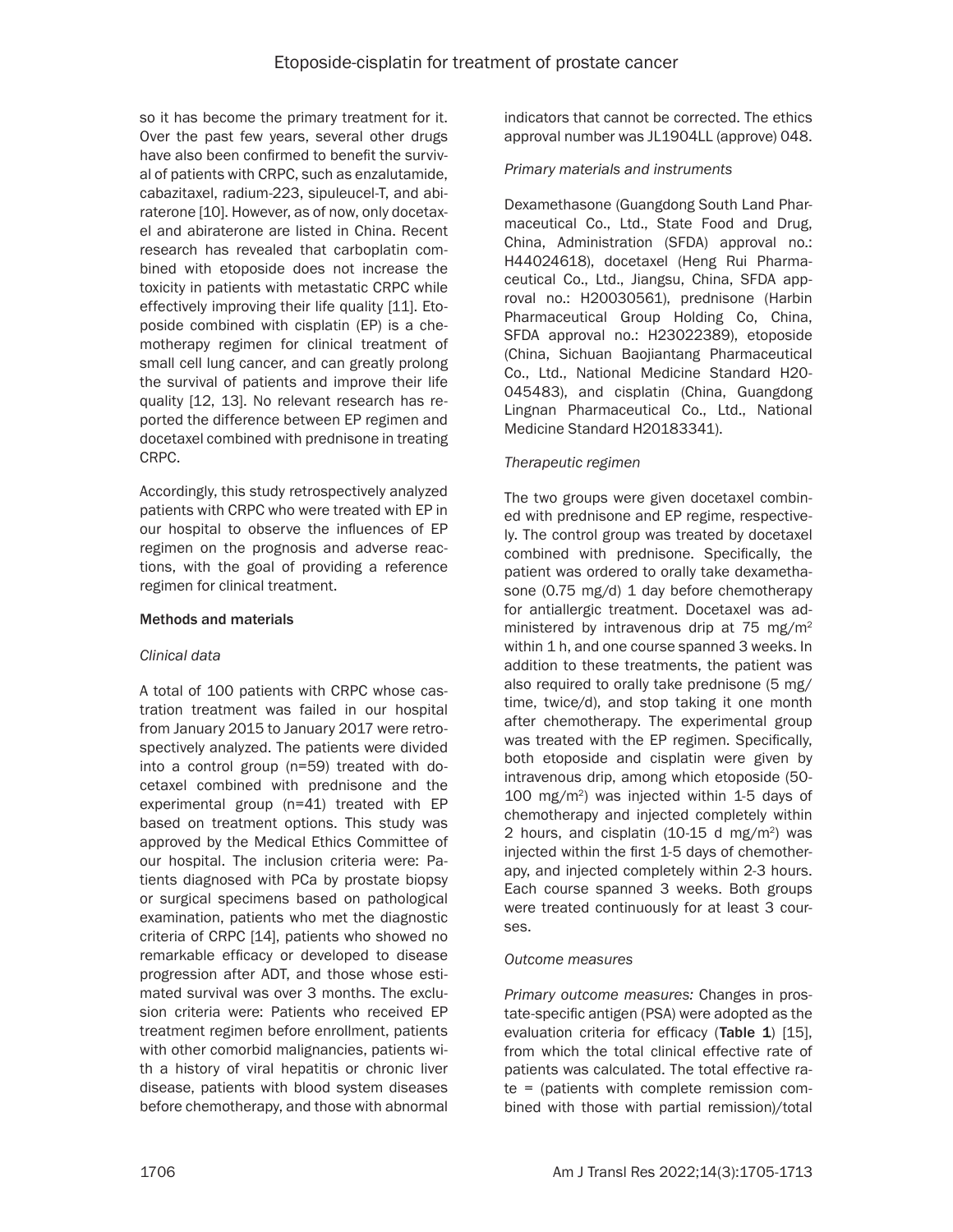| Efficacy grade    | Assessment criteria                                                                                                                                             |
|-------------------|-----------------------------------------------------------------------------------------------------------------------------------------------------------------|
|                   | Complete remission Serum PSA decreased to the normal range, i.e. lower than 4 ng/ml.                                                                            |
| Partial remission | Serum PSA decreased to a level below 50% of baseline before chemotherapy.                                                                                       |
| Stable disease    | Serum PSA decreased to a level not less than 50% of the baseline level, or increased to a<br>level not more than 25% of the baseline level before chemotherapy. |
|                   | Progressive disease Serum PSA increased to a level more than 25% of the baseline level before chemotherapy.                                                     |

Table 1. Evaluation criteria for PSA

Note: All indicators lasted for over 4 weeks.

| Factor            | Control<br>group ( $n = 59$ ) | Experimental<br>group $(n=41)$ | T/<br>$X^2$ -value | P-value |
|-------------------|-------------------------------|--------------------------------|--------------------|---------|
| Age (Y)           |                               |                                | 0.448              | 0.503   |
| $\geq 60$         | 32                            | 25                             |                    |         |
| 50 <sub>60</sub>  | 27                            | 16                             |                    |         |
| BMI ( $kg/m2$ )   |                               |                                | 0.575              | 0.448   |
| >22               | 29                            | 17                             |                    |         |
| $22$              | 30                            | 24                             |                    |         |
| Gleason score     | $7.35 \pm 1.34$               | $7.01 \pm 1.18$                | 1.282              | 0.202   |
| <b>NRS</b> score  | $3.56 + 1.13$                 | $3.60 + 1.00$                  | 0.070              | 0.944   |
| ECOG score        | $1.81 \pm 0.47$               | $1.71 \pm 0.32$                | 0.504              | 0.615   |
| Clinical staging  |                               |                                | 0.477              | 0.489   |
| T <sub>2</sub>    | 15                            | 8                              |                    |         |
| T3~T4             | 44                            | 33                             |                    |         |
| <b>Metastasis</b> |                               |                                | 0.360              | 0.835   |
| No                | 10                            | 7                              |                    |         |
| Bone metastasis   | 32                            | 20                             |                    |         |
| Organ metastasis  | 17                            | 14                             |                    |         |

#### Table 2. Comparison of clinical data

Note: The counted data were analyzed by chi-square test.

number of patients \* 100%. The Functional Assessment of Cancer Therapy-Prostate (FACT-P) was adopted to evaluate the patients' quality of life before and after treatment. FACT-P covers five sections: physical condition, social/family condition, emotional condition, functional condition and others. A higher score indicates higher life quality [16]. Cox regression was carried out to analyze the independent prognostic factors impacting the 3-year survival of patients.

*Secondary outcome measures:* The neurologic rating scale (NRS) was adopted for evaluation of the patients' pain, with a total score of 0-10 points. Higher score indicates more severe pain. Gleason score was used for histological grading. A higher NRS score indicates worse situation. The ECOG score was used to evaluate the physical activity of patients. A higher ECOG score indicates worse movement ability of patients. The incidence of adverse reactions and clinical data were compared between the two groups. The electronic pathology files of patients who had received reexamination in our hospital in 3 years were collected to understand their 3-year survival.

# *Statistical analyses*

In this study, SPSS20.0 (Chicago SPSS Company, USA) was adopted for statistical analysis of the collected data, and GraphPad Prism 8 (San Diego Graphpad Software Co., Ltd., United States) for visualization of the data into corresponding figures. The enumerated data were expressed as percentage (%) and analyzed using the chi-square test. Measured data were expressed by the mean  $\pm$  SD. Intergroup comparison was performed

by the independent-samples T test, and introgroup comparison was conducted by the paired t test. Ranked data were analyzed via the ranksum test. Kaplan-Meier survival analysis was conducted to understand the 3-year survival of patients, and the log rank test was used to compare the survival between the two groups. Multivariate Cox regression test was adopted for multivariate analysis of survival. P<0.05 denoted a significant difference.

# Results

# *Clinical data*

According to comparison of clinical data between the control and the experimental groups, the two groups showed no notable difference in age, body mass index (BMI), Gleason score, NRS score, ECOG score, clinical stage, and metastasis (all P>0.05, Table 2).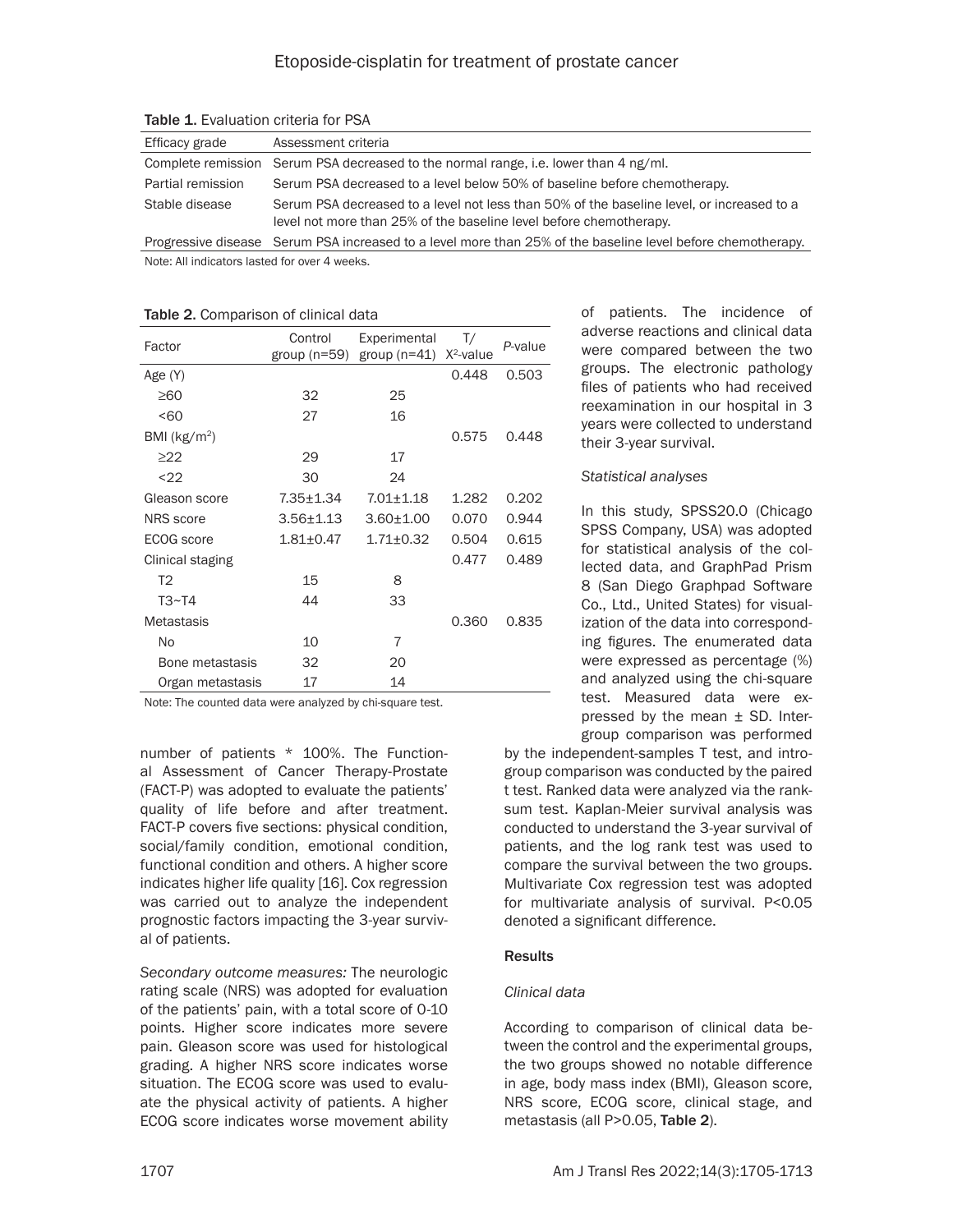| Group              | Complete | Partial<br>Stable Progress<br>remission remission |    |    | Total<br>effective rate |
|--------------------|----------|---------------------------------------------------|----|----|-------------------------|
| Control group      |          | 18                                                | 18 | 16 | 42.37%                  |
| Experimental group | 10       | 16                                                | 8  |    | 63.41%                  |
| $x^2/Z$ -value     | $-2.108$ |                                                   |    |    | 4.286                   |
| P-value            | 0.035    |                                                   |    |    | 0.038                   |

Table 3. Evaluation of clinical efficacy

Note: Ranked data were analyzed using the rank sum test, and non-ranked data were analyzed using the chi-square test.

Table 4. Comparison of bone pain

|                    | Alleviated | <b>Stable</b>       | Aggravated |  |
|--------------------|------------|---------------------|------------|--|
| Group              |            | bone pain bone pain | bone pain  |  |
| Control group      | 14         | 8                   | 2          |  |
| Experimental group | 6          |                     | 1          |  |
| $x^2/Z$ -value     |            | $-0.782$            |            |  |
| P-value            |            | 0.501               |            |  |

Note: Ranked data were analyzed using the rank sum test, and non-ranked data were analyzed using the chi-square test.



Figure 1. Comparison of FACT-P scores between two groups before and after treatment. \*P<0.05; \*\*P<0.01; The independent-samples t test was adopted for inter-group comparison; the paired t test was adopted for intra-group comparison.

# *Clinical efficacy evaluation*

The change in PSA level was adopted as the evaluation standard for clinical efficacy in this study. According to comparison results, there were 7 cases with complete remission, 18 cases with partial remission, 18 cases with stable disease, and 16 cases with progressive disease in the control group, and there were 10 cases with complete remission, 20 patients with partial remission, 6 patients with stable disease, and 5 cases with progressive disease in the experimental group. The experimental group showed significantly better clinical

efficacy improvement than the control group (P<0.05). According to further analysis, the experimental group showed a higher clinical efficacy rate than the control group (P<0.05, Table 3).

# *Comparison of bone pain*

According to the evaluation results of bone pain in the

two groups after therapy, there were 22 cases with bone pain in the control group, including 12 cases with alleviated bone pain, 2 cases with aggravated bone pain, and 8 cases with stable bone pain, and there were 14 cases with bone pain in the experimental group, including 6 cases with alleviated bone pain, 1 case with aggravated bone pain, and 7 cases with stable bone pain. The two groups were not significantly different in bone pain (P>0.05, Table 4).

# *Comparison of patients' life quality*

The FACT-P was adopted to evaluate the life quality of patients before and after treatment. By comparison, we found that there was no difference in FACT-P scores between the control group and the experimental group before treatment (all P>0.05). After treatment, the FACT-P scores of the two groups significantly increased (all P<0.05), with higher FACT-P scores in the experimental group than those in the control group (Figure  $1$ , all P<0.05).

# *Comparison of incidence of adverse reactions*

The adverse reactions in patients were analyzed. The results revealed no notable difference between the two groups in fatigue, gastrointestinal reaction, hypokalemia, or myelosuppression (all P>0.05, Table 5).

# *Comparison of 3-year survival*

The 3-year survival of the two groups was analyzed. The results revealed a median survival time of 15.9 months in the control group and a median survival time of 18 months in the experimental group. According to comparison results, the control group experienced a significantly shorter 3-year survival rate than the experimental group (P=0.040, Figure 2).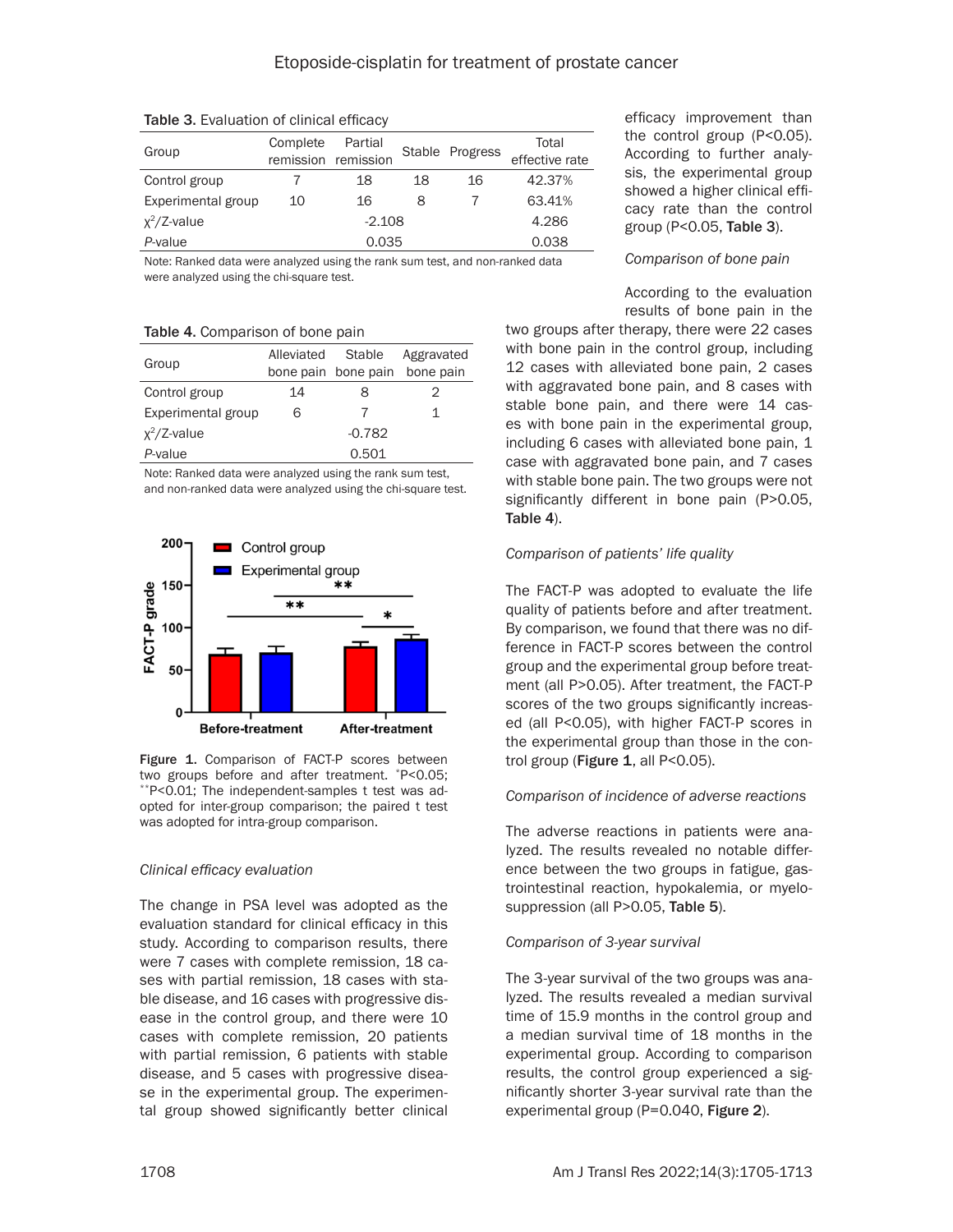| Group              | Hypodynamia |              | Gastrointestinal reaction |              | Hypokalemia |              | Myelosuppression |              |
|--------------------|-------------|--------------|---------------------------|--------------|-------------|--------------|------------------|--------------|
|                    | Grade I-II  | Grade III-IV | Grade I-II                | Grade III-IV | Grade I-II  | Grade III-IV | Grade I-II       | Grade III-IV |
| Control group      | 3           |              |                           | 5            |             |              |                  |              |
| Experimental group |             | 5            |                           |              |             |              |                  |              |
| $x^2$ value        | 0.311       |              | 0.171                     |              | 0.058       |              | 0.194            |              |
| P-value            | 0.577       |              | 0.678                     |              | 0.809       |              | 0.659            |              |

Table 5. Comparison of adverse reactions

Note: The data were analyzed using the chi-square test.



Figure 2. 3-year survival rate of the control group and experimental group. The K-M test was used to analyze the survival of patients.

#### *Cox regression analysis*

The clinical data of patients were collected (Table 6), and Cox regression was carried out to analyze the prognostic factors impacting the 3-year survival. According to univariate analysis, Gleason score, ECOG score, clinical stage, metastasis, and treatment regimen impacted prognosis (all P<0.05, Table 7). Significant factors were included for multivariate Cox regression analysis; and Gleason score, clinical stage, and metastasis were independent factors impacting the 3-year prognosis of patients (all P<0.05, Table 8).

## **Discussion**

Over the past few years, the diagnosis rate of PCa in China has been increasing, and most patients have already suffered metastasis at the first time of diagnosis [17]. At the current stage, surgery is the primary clinical treatment for PCa [18]. However, patients in the middle or late stage have already missed the interval for surgery, so they can be only given drug treatment [19, 20]. ADT is the preferred choice for PCa patients who are not suitable for operation, and patients are sensitive to ADT at the initial stage, which greatly benefits disease control [21]. However, most patients under long-term ADT will develop CRPC [22]. Thus, searching for a strong treatment scheme is crucial to address this problem.

Docetaxel-based treatment is the preferred choice for patients with CRPC after ADT failure [23]. However, with docetaxel, patients face a high incidence of adverse reactions, and have an unfavorable tolerance, so docetaxel can hardly be extensively applied in clinical practice [24]. Caubet et al. [11] have revealed that platinum drugs combined with etoposide can improve the life quality of patients with CRPC during treatment. In our study, the EP regimen was adopted to treat patients with CRPC. Etoposide is a specific anti-tumor drug that mainly acts on DNA topoisomerase II to form a stable reversible drug-enzyme-DNA complex, which possesses the function of hindering DNA repair [25]. In addition, etoposide can be reversed with drug clearance, which can thus repair damaged DNA, reduce cytotoxicity, and prolong administration time to improve anti-tumor activity of drugs [26]. Cisplatin is a frequently adopted chemotherapy drug in clinic, which can suppress RNA transcription, prevent cells from entering division cycle, inhibit DNA replication and promote tumor cell apoptosis [27].

In our study, the EP regimen was adopted to treat patients with CRPC, and the change of PSA level was adopted for judgment of the clinical efficacy on patients after treatment. PSA is a secretion product of prostate epithelial cells, and its change can be adopted as one outcome measure of prostate injury severity and a crucial indicator for clinical diagnosis and prognosis evaluation of PCa [28, 29]. According to comparison results in this study, patients treated by the EP regime showed a significantly better clinical efficacy improvement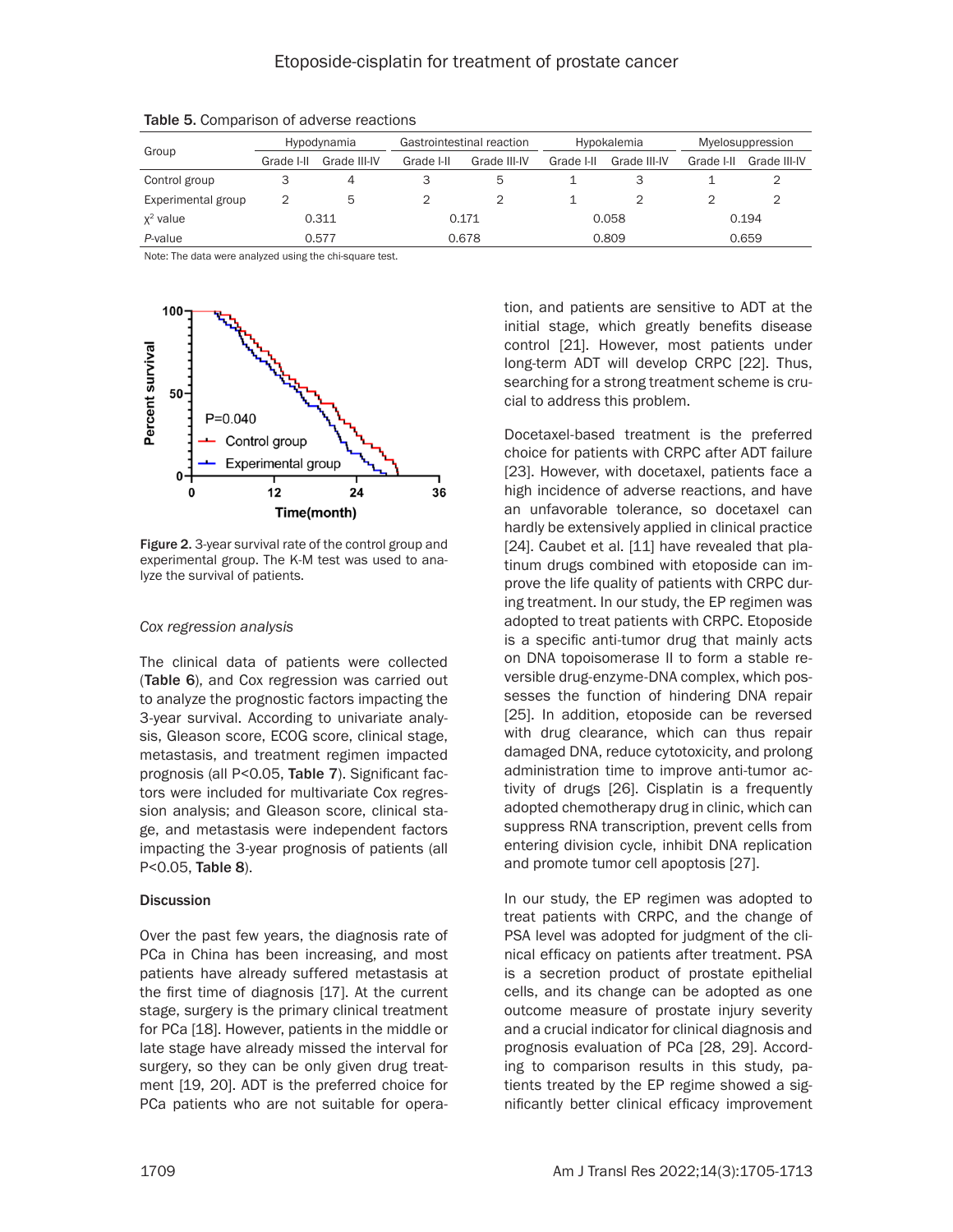# Etoposide-cisplatin for treatment of prostate cancer

| Factor              | Assignment                                                            |
|---------------------|-----------------------------------------------------------------------|
| Age (years)         | $\geq 60 = 0, \leq 60 = 1$                                            |
| BMI                 | $\geq$ 22=0. <22=1                                                    |
| Gleason score       | ≤6=0, 7=1, ≥8=2                                                       |
| NRS score           | $\leq$ 3=0. >3=1                                                      |
| ECOG score          | $\leq$ 1=0. >1=1                                                      |
| Clinical staging    | $T2=0. T3-T4=1$                                                       |
| <b>Metastasis</b>   | No metastasis = 0, bone metastasis = 1, internal organ metastasis = 2 |
| Therapeutic regimen | EP regimen =0, docetaxel combined with prednisone =1                  |

#### Table 6. Assignment

|                   |          |       |             |         |          | 95.0% CI |       |
|-------------------|----------|-------|-------------|---------|----------|----------|-------|
| Factor            | β        | S.E   | $x^2$ value | P-value | HR-value | Upper    | Lower |
| Age (years)       | 0.203    | 0.206 | 0.973       | 0.324   | 1.225    | 0.818    | 1.835 |
| <b>BMI</b>        | $-0.217$ | 0.205 | 1.119       | 0.290   | 0.805    | 0.538    | 1.204 |
| Gleason score     | 0.362    | 0.129 | 7.924       | 0.005   | 1.436    | 1.116    | 1.847 |
| NRS score         | $-0.047$ | 0.203 | 0.053       | 0.818   | 0.954    | 0.641    | 1.420 |
| ECOG score        | 0.688    | 0.256 | 7.203       | 0.007   | 1.989    | 1.204    | 3.288 |
| Clinical staging  | 0.973    | 0.259 | 14.124      | < 0.001 | 2.645    | 1.593    | 4.394 |
| Metastasis        | 0.595    | 0.145 | 16.773      | < 0.001 | 1.813    | 1.364    | 2.411 |
| Treatment regimen | 0.436    | 0.214 | 4.142       | 0.042   | 1.547    | 1.016    | 2.355 |

#### Table 7. Univariate Cox regression analysis

Note: All the indicators were separately included for Cox regression analysis, and the backward method was selected for testing.

| Factor              |       | S.E<br>$x^2$ value<br>P-value<br>ß |          |       |       | 95.0% CI |       |
|---------------------|-------|------------------------------------|----------|-------|-------|----------|-------|
|                     |       |                                    | HR-value | Upper | Lower |          |       |
| Gleason score       | 0.270 | 0.134                              | 4.063    | 0.044 | 1.310 | 1.007    | 1.702 |
| ECOG score          | 0.194 | 0.276                              | 0.497    | 0.481 | 1.215 | 0.707    | 2.086 |
| Clinical staging    | 0.627 | 0.288                              | 4.729    | 0.030 | 1.872 | 1.064    | 3.294 |
| Metastasis          | 0.355 | 0.168                              | 4.477    | 0.034 | 1.426 | 1.027    | 1.982 |
| Therapeutic regimen | 0.423 | 0.214                              | 3.898    | 0.048 | 1.526 | 1.003    | 2.323 |

#### Table 8. Multivariate Cox regression analysis

Note: Indicators with difference by univariate analysis were included for Cox regression analysis, and the backward LR was selected to test.

and a notably higher total effective rate than those treated by docetaxel combined with prednisone. This suggests an advantage of EP regimen in improving the clinical efficacy on patients with CRPC. Prior research has revealed the ability of docetaxel combined with cisplatin in effectively lowering PSA expression in patients with CRPC [30], which implies a certain effect of platinum drugs on patients with CRPC. Organ and bone metastases are common in patients with CRPC [31]. According to one study [32], most patients have severe bone pain during chemotherapy, which seriously disrupts their daily life. Our study compared the influences of the two regimens on patients' bone pain, and the results revealed no difference between patients under the two different regimens in bone pain, which suggested that the EP regimen would not increase patients' bone pain.

Adverse reactions are common after chemotherapy in clinic scenarios [33]. However, cisplatin is a broad-spectrum anticancer drug, that is likely to produce drug resistance in clinical application and bring many adverse reactions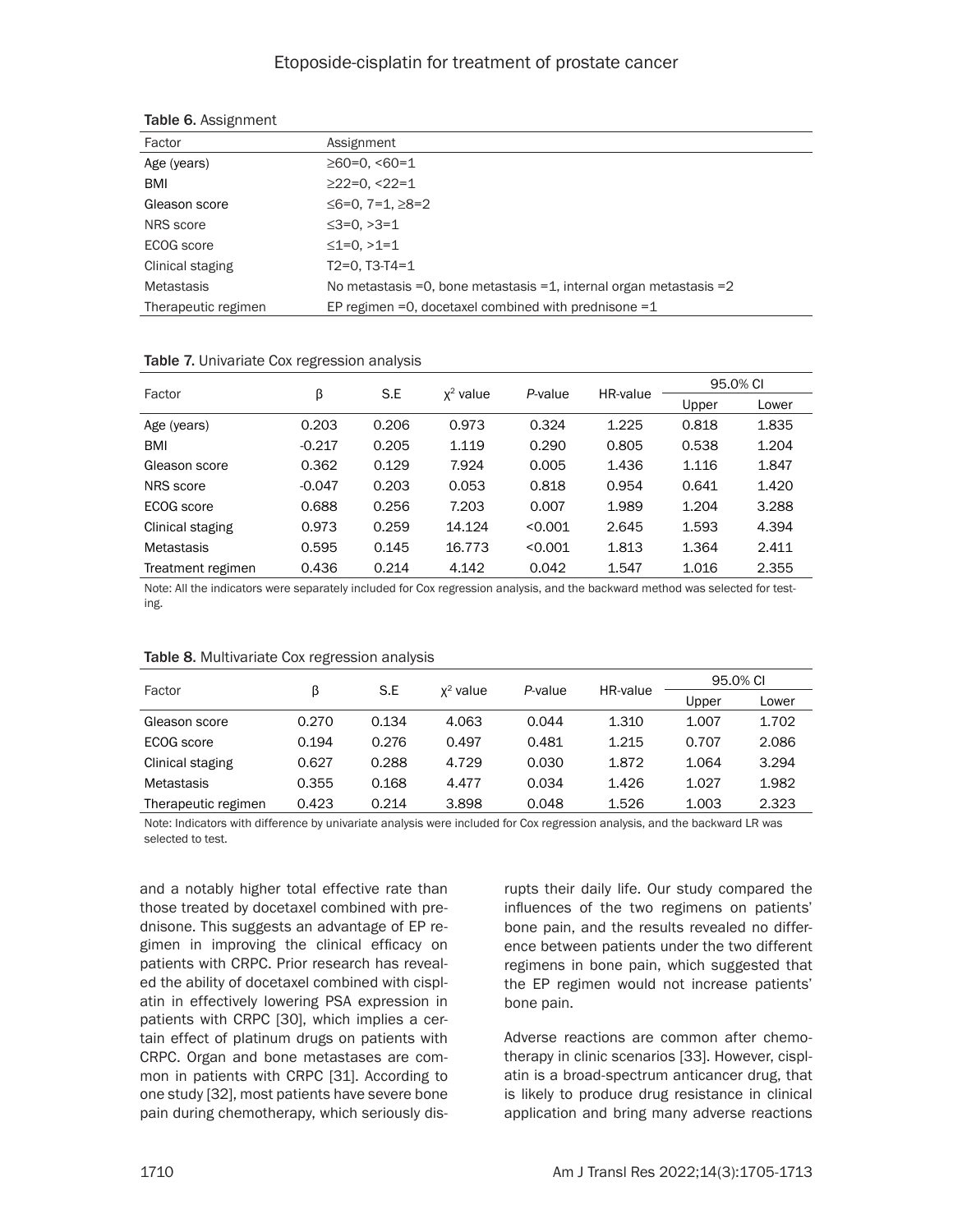[34]. In addition, etoposide also brings obvious adverse reactions, mainly including gastrointestinal reactions, bone marrow suppression, skin reactions, allergic reactions, and neurotoxicity [35]. However, recent research has revealed the advantage of combined medication in reducing the adverse reactions triggered by chemotherapy [35]. Accordingly, our study compared the influences of the two regimens on adverse reactions of patients. In our study, patients treated by the EP regimen and those by the docetaxel combined with prednisone regimen were not significantly different in adverse reactions, suggesting that the EP regimen would not increase adverse reactions. We believe that the long-term use of a single regimen can only improve the therapeutic effect by increasing the drug dose, which will inevitably increase the occurrence of adverse reactions, while the combination regimen can reduce the occurrence of adverse reactions triggered by increasing the drug dose. However, results of this study are different from previous studies, and we speculate that this may be due to our small sample size. Lastly, our study carried out a 3-year follow-up in the patients. According to analysis results, patients treated by the EP regimen showed a higher survival rate than those treated by docetaxel combined with prednisone. However, Cox regression analysis revealed that the treatment regimen had no obvious effect on the prognosis of patients. The results indicate that the EP regimen can improve the survival rate of patients but is still not an independent prognostic factor.

This study has confirmed the role of an EP regimen in patients with CRPC through experiments, though it still has some limitations. First of all, as a retrospective study, this study has obtained follow-up results of patients through electronic case inquiry, but has not conducted formal telephone follow-up survey. Secondly, we are unclear about the improvement of patients' life quality after treatment, so whether EP regimen can improve patients' life quality needs further exploration. Therefore, we hope to carry out forward-looking research to supplement our research results, so as to solidify the conclusions.

To sum up, EP regimen can strongly improve the 3-year survival rate of patients, without increasing adverse reactions.

# Disclosure of conflict of interest

None.

Address correspondence to: Zhixin Wang, Department of Urology, China-Japan Union Hospital of Jilin University, 126 Xiantai Street, Changchun 130031, Jilin, China. Tel: +86-0431-84995531; E-mail: [wang\\_zx@jlu.edu.cn](mailto:wang_zx@jlu.edu.cn)

## References

- [1] Torre LA, Bray F, Siegel RL, Ferlay J, Lortet-Tieulent J and Jemal A. Global cancer statistics, 2012. CA Cancer J Clin 2015; 65: 87-108.
- [2] Siegel RL, Miller KD, Fuchs HE and Jemal A. Cancer Statistics, 2021. CA Cancer J Clin 2021; 71: 7-33.
- [3] Mechahougui H, Achard V and Friedlaender A. Metastatic hormone-sensitive prostate cancer: more than just androgen-deprivation therapy. Rev Med Suisse 2020; 16: 1098-1101.
- [4] Shafi AA, Yen AE and Weigel NL. Androgen receptors in hormone-dependent and castrationresistant prostate cancer. Pharmacol Ther 2013; 140: 223-238.
- [5] Maru S, Uchino H, Osawa T, Chiba S, Mouri G and Sazawa A. Long-term treatment outcomes of intermittent androgen deprivation therapy for relapsed prostate cancer after radical prostatectomy. PLoS One 2018; 13: e0197252.
- [6] Brungs D, Chen J, Masson P and Epstein RJ. Intermittent androgen deprivation is a rational standard-of-care treatment for all stages of progressive prostate cancer: results from a systematic review and meta-analysis. Prostate Cancer Prostatic Dis 2014; 17: 105-111.
- [7] Mansinho A, Macedo D, Fernandes I and Costa L. Castration-resistant prostate cancer: mechanisms, targets and treatment. Adv Exp Med Biol 2018; 1096: 117-133.
- [8] Mateo J, Fizazi K, Gillessen S, Heidenreich A, Perez-Lopez R, Oyen WJG, Shore N, Smith M, Sweeney C, Tombal B, Tomlins SA and de Bono JS. Managing nonmetastatic castration-resistant prostate cancer. Eur Urol 2019; 75: 285- 293.
- [9] Oudard S, Fizazi K, Sengelov L, Daugaard G, Saad F, Hansen S, Hjalm-Eriksson M, Jassem J, Thiery-Vuillemin A, Caffo O, Castellano D, Mainwaring PN, Bernard J, Shen L, Chadjaa M and Sartor O. Cabazitaxel versus docetaxel as first-line therapy for patients with metastatic castration-resistant prostate cancer: a randomized phase III trial-FIRSTANA. J Clin Oncol 2017; 35: 3189-3197.
- [10] von Amsberg G and Merseburger AS. Treatment of metastatic, castration-resistant prostate cancer. Urologe A 2020; 59: 673-679.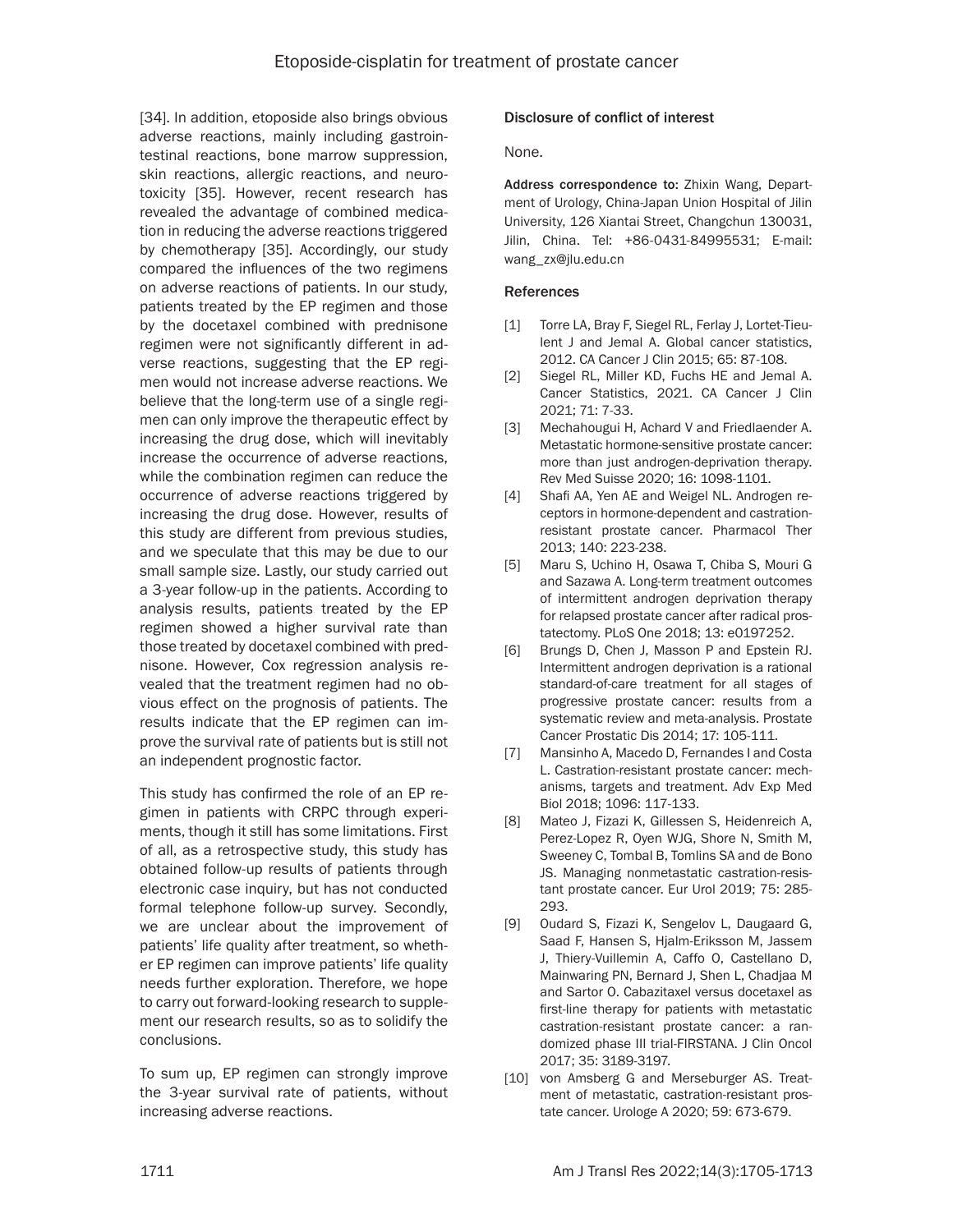- [11] Caubet M, Dobi E, Pozet A, Almotlak H, Montcuquet P, Maurina T, Mouillet G, N'Guyen T, Stein U, Thiery-Vuillemin A and Fiteni F. Carboplatinetoposide combination chemotherapy in metastatic castration-resistant prostate cancer: a retrospective study. Mol Clin Oncol 2015; 3: 1208-1212.
- [12] Liang J, Bi N, Wu S, Chen M, Lv C, Zhao L, Shi A, Jiang W, Xu Y, Zhou Z, Wang W, Chen D, Hui Z, Lv J, Zhang H, Feng Q, Xiao Z, Wang X, Liu L, Zhang T, Du L, Chen W, Shyr Y, Yin W, Li J, He J and Wang L. Etoposide and cisplatin versus paclitaxel and carboplatin with concurrent thoracic radiotherapy in unresectable stage III non-small cell lung cancer: a multicenter randomized phase III trial. Ann Oncol 2017; 28: 777-783.
- [13] Steuer CE, Behera M, Ernani V, Higgins KA, Saba NF, Shin DM, Pakkala S, Pillai RN, Owonikoko TK, Curran WJ, Belani CP, Khuri FR and Ramalingam SS. Comparison of concurrent use of thoracic radiation with either carboplatin-paclitaxel or cisplatin-etoposide for patients with stage III non-small-cell lung cancer: a systematic review. JAMA Oncol 2017; 3: 1120- 1129.
- [14] Bubley GJ, Carducci M, Dahut W, Dawson N, Daliani D, Eisenberger M, Figg WD, Freidlin B, Halabi S, Hudes G, Hussain M, Kaplan R, Myers C, Oh W, Petrylak DP, Reed E, Roth B, Sartor O, Scher H, Simons J, Sinibaldi V, Small EJ, Smith MR, Trump DL, Wilding G, et al. Eligibility and response guidelines for phase II clinical trials in androgen-independent prostate cancer: recommendations from the prostate-specific antigen working group. J Clin Oncol 1999; 17: 3461-3467.
- [15] Khalaf DJ, Sunderland K, Eigl BJ, Kollmannsberger CK, Ivanov N, Finch DL, Oja C, Vergidis J, Zulfiqar M, Gleave ME and Chi KN. Health-related quality of life for abiraterone plus prednisone versus enzalutamide in patients with metastatic castration-resistant prostate cancer: results from a phase II randomized trial. Eur Urol 2019; 75: 940-947.
- [16] Melegh Z and Oltean S. Targeting angiogenesis in prostate cancer. Int J Mol Sci 2019; 20: 2676.
- [17] Groeben C and Wirth MP. Prostate cancer: basics on clinical appearance, diagnostics and treatment. Med Monatsschr Pharm 2017; 40: 192-201.
- [18] Beauval JB, Mazerolles M, Salomon L and Soulié M. Preoperative assessment of patient candidate to prostate cancer surgery. Prog Urol 2015; 25: 947-965.
- [19] Safir IJ, Lian F, Alemozaffar M and Master VA. Surgery for high-risk prostate cancer and metastatic prostate cancer. Curr Probl Cancer 2015; 39: 33-40.
- [20] Sathianathen NJ, Koschel S, Thangasamy IA, Teh J, Alghazo O, Butcher G, Howard H, Kapoor J, Lawrentschuk N, Siva S, Azad A, Tran B, Bolton D and Murphy DG. Indirect comparisons of efficacy between combination approaches in metastatic hormone-sensitive prostate cancer: a systematic review and network metaanalysis. Eur Urol 2020; 77: 365-372.
- [21] Weiner AB, Nettey OS and Morgans AK. Management of metastatic hormone-sensitive prostate cancer (mHSPC): an evolving treatment paradigm. Curr Treat Options Oncol 2019; 20: 69.
- [22] Guccini I, Revandkar A, D'Ambrosio M, Colucci M, Pasquini E, Mosole S, Troiani M, Brina D, Sheibani-Tezerji R, Elia AR, Rinaldi A, Pernigoni N, Ruschoff JH, Dettwiler S, De Marzo AM, Antonarakis ES, Borrelli C, Moor AE, Garcia-Escudero R, Alajati A, Attanasio G, Losa M, Moch H, Wild P, Egger G and Alimonti A. Senescence reprogramming by TIMP1 deficiency promotes prostate cancer metastasis. Cancer Cell 2021; 39: 68-82, e69.
- [23] Shi Q, Zhu Y, Ma J, Chang K, Ding D, Bai Y, Gao K, Zhang P, Mo R, Feng K, Zhao X, Zhang L, Sun H, Jiao D, Chen Y, Sun Y, Zhao SM, Huang H, Li Y, Ren S and Wang C. Prostate cancer-associated SPOP mutations enhance cancer cell survival and docetaxel resistance by upregulating caprin1-dependent stress granule assembly. Mol Cancer 2019; 18: 170.
- [24] Rudin CM, Awad MM, Navarro A, Gottfried M, Peters S, Csoszi T, Cheema PK, Rodriguez-Abreu D, Wollner M, Yang JC, Mazieres J, Orlandi FJ, Luft A, Gumus M, Kato T, Kalemkerian GP, Luo Y, Ebiana V, Pietanza MC and Kim HR; KEYNOTE-604 Investigators. Pembrolizumab or placebo plus etoposide and platinum as first-line therapy for extensive-stage small-cell lung cancer: randomized, double-blind, phase III KEYNOTE-604 study. J Clin Oncol 2020; 38: 2369-2379.
- [25] Paz-Ares L, Dvorkin M, Chen Y, Reinmuth N, Hotta K, Trukhin D, Statsenko G, Hochmair MJ, Ozguroglu M, Ji JH, Voitko O, Poltoratskiy A, Ponce S, Verderame F, Havel L, Bondarenko I, Kazarnowicz A, Losonczy G, Conev NV, Armstrong J, Byrne N, Shire N, Jiang H and Goldman JW; CASPIAN investigators. Durvalumab plus platinum-etoposide versus platinum-etoposide in first-line treatment of extensive-stage small-cell lung cancer (CASPIAN): a randomised, controlled, open-label, phase 3 trial. Lancet 2019; 394: 1929-1939.
- [26] Ghosh S. Cisplatin: the first metal based anticancer drug. Bioorg Chem 2019; 88: 102925.
- [27] Merriel SWD, Funston G and Hamilton W. Prostate cancer in primary care. Adv Ther 2018; 35: 1285-1294.